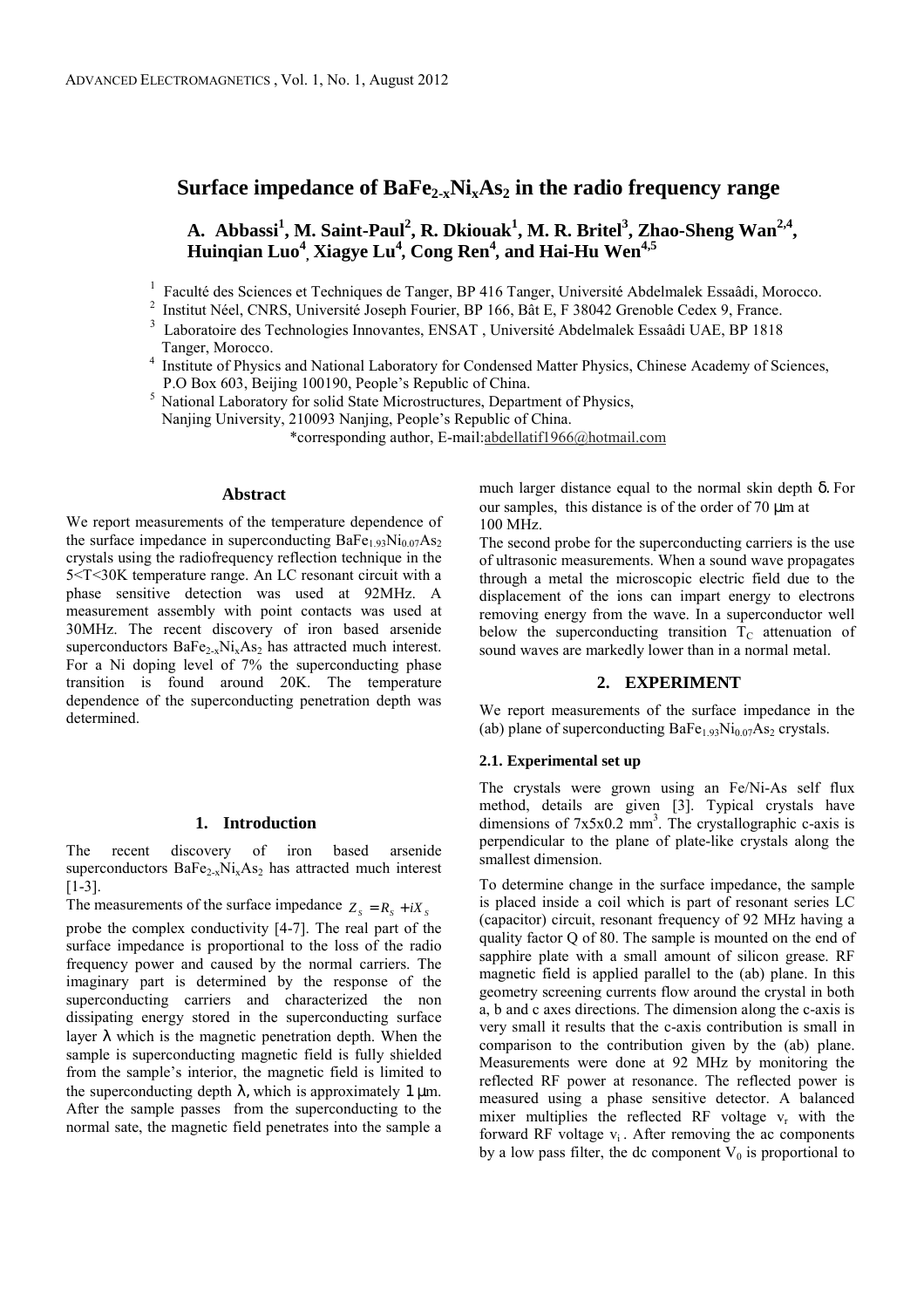the reflected RF voltage  $v_r$ .  $V_0$  is expressed with the amplitudes and the phase shift between  $v_R$  and  $v_I$ .

$$
V_0 = |\mathbf{v}_I| * |\mathbf{v}_R| * \cos(\theta) \tag{1}
$$

The sample was mounted in a non resonant circuit with spring contact connectors at the end of a coaxial line. Two spring contacts were pressed to the surface of the sample.

The sample circuit block was fixed at the end of a semirigid coaxial cable in a liquid helium cryostat. Temperature was controlled with a calibrated germanium resistance thermometer.

Ultrasonic waves were generated and detected at 15 and 45 MHz with LiNbO3 transducers bounded to the crystal.

#### **2.2. RESULTS**

The temperature dependences of the voltage  $V_0$  of the LC circuit with  $BaFe<sub>1.93</sub>Ni<sub>0.07</sub>As<sub>2</sub> crystal and BaFe<sub>1.85</sub>Ni<sub>0.15</sub>As<sub>2</sub>$ crystal, are reported in Fig 1. Measurements without sample are also shown.



Figure 1: Temperature dependence of the relative change  $dV_0/V_0$ , LC circuit measured at 92 MHz with BaFe<sub>1.93</sub>Ni<sub>0.07</sub>As<sub>2</sub> crystal dimensions 7x5x0.2 mm<sup>3</sup>, superconducting phase transition  $T<sub>C</sub> = 17$  K and the empty coil.

It is found that  $V_0$  drops precipitously as the temperature is lowered through  $T_c$  in the BaFe<sub>1.93</sub>Ni<sub>0.07</sub>As<sub>2</sub> crystal Fig1.

A very sharp behaviour is observed at  $T_c = 13K$  for the  $BaFe<sub>1.85</sub>Ni<sub>0.15</sub>As<sub>2</sub> crystal Fig 2. The effects observed with$ this second crystal are one order of magnitude smaller.

In reflection measurements reflected RF voltage  $v_R$  depends on the transmission line impedance Z and the characteristic line impedance  $Z_0$ ,  $Z_0$ =50 $\Omega$ .

$$
\frac{v_R}{v_I} = \frac{Z - Z_0}{Z + Z_0} \quad \text{with} \quad \frac{Z}{Z_0} = \left[ \frac{Z_L + jZ_0 \tan(\beta l)}{Z_0 + jZ_L \tan(\beta l)} \right] \tag{2}
$$



Figure 2: Temperature dependence of the relative change  $dV_0/V_0$ , LC circuit measured with BaFe<sub>1.85</sub>Ni<sub>0.15</sub>As<sub>2</sub> crystal dimensions  $7x5x0.2$  mm<sup>3</sup>, superconducting phase transition  $T_c = 13$  K and the empty coil

 $Z_L$  is the impedance of the resonant LC circuit or the non resonant circuit,  $β$  is the electric wave vector and l is the coaxial line length. In our case an angle βl of 3.3π was estimated.

For the non resonant circuit we have plotted in Fig3 the reflected voltage normalized to its value just above Tc which is equivalent to the impedance normalized at its value in the normal state. This approximation is justified by the fact that small changes of  $Z_L$  induce a linear variation of the reflected voltage in equation (2). We plotted in Fig3 the normalized voltage  $V_0$  to its value at Tc for the resonant circuit. The effect of the empty coil has been subtracted. The normalized reflected voltage is proportional to the superconducting penetration depth [6]:

$$
\frac{v_R}{v_R^N} \approx \frac{\lambda}{\delta_N} \tag{3}
$$

 $\delta_N$  being the skin depth in the normal sate.

The experimental data obtained with the non resonant circuit at 30 MHz and resonant circuit at 92 MHz with the  $BaFe<sub>1.93</sub>Ni<sub>0.07</sub>As<sub>2</sub> crystal follow the temperature dependence$ given by the two fluid model [4]

$$
\lambda \approx \lambda(0) \left[ 1 - \left( \frac{T}{T_c} \right)^4 \right]^{-1/2} \qquad (4)
$$

The most striking feature of the data is the drastic change of the electric impedance concomitant with the sharp decrease of the ultrasonic attenuation at 15 and 45 MHz around Tc. This confirms that  $BaFe<sub>1.93</sub>Ni<sub>0.07</sub>As<sub>2</sub> crystal follows an$ unconventional superconducting behaviour. According to the BCS theory, ultrasonic attenuation drops after the carriers condensate below Tc, the exponential temperature decrease below Tc is related to the superconducting energy gap [9].